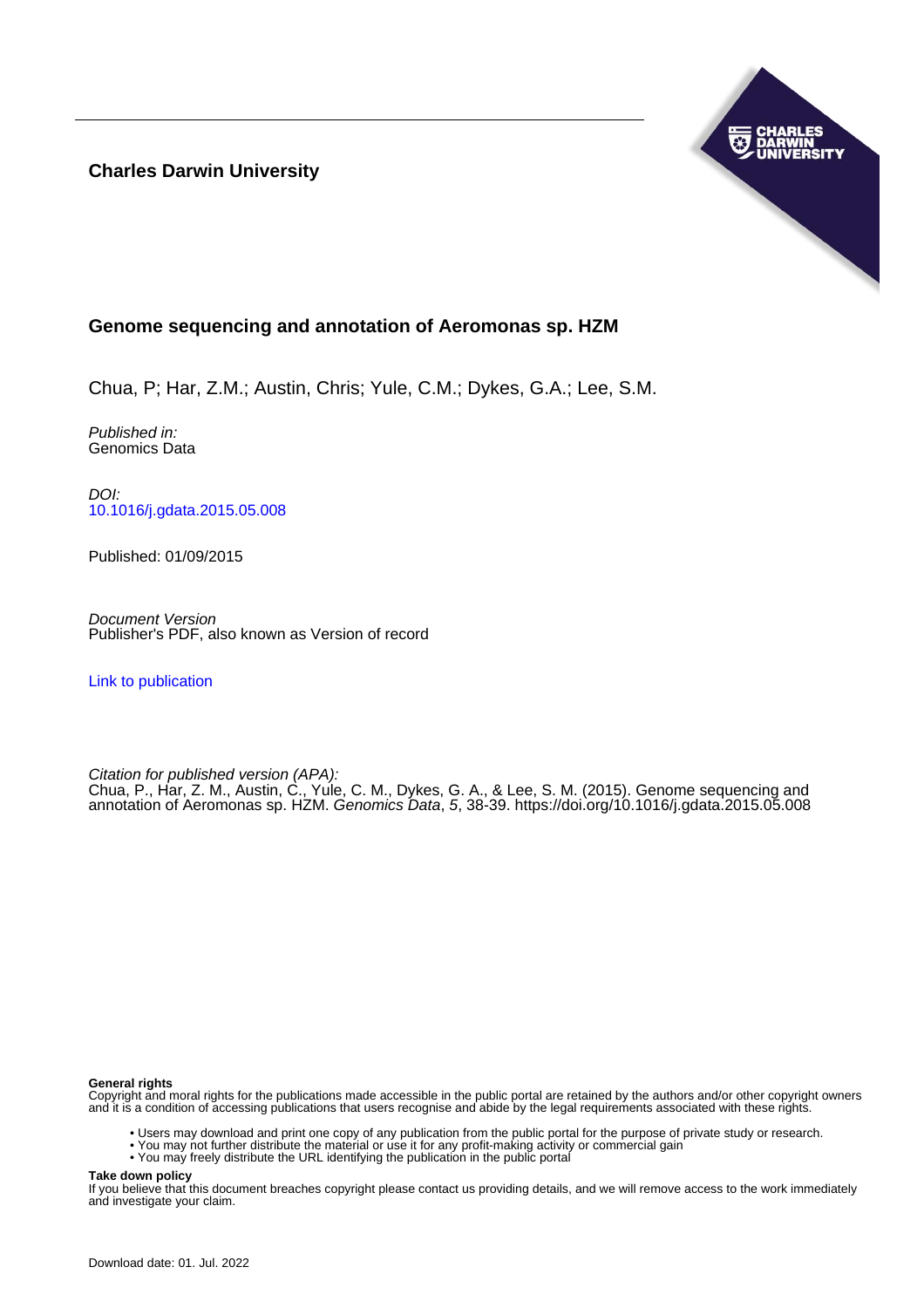Contents lists available at [ScienceDirect](http://www.sciencedirect.com/science/journal/22135960)

## Genomics Data

journal homepage: [http://www.journals.elsevier.com/genomics-data/](http://www.journals.elsevier.com/genomicsata/)



# CrossMark

**GENOMICS** Data

## Patric Chua \*, Zi Mei Har, Christopher M. Austin, Catherine M. Yule, Gary A. Dykes, Sui Mae Lee

School of Science, Monash University, Selangor, Malaysia

#### article info abstract

Article history: Received 28 April 2015 Received in revised form 9 May 2015 Accepted 10 May 2015 Available online 19 May 2015

Keywords: Tropical peat swamp Aeromonas Cellulolytic Whole genome sequencing

| We report the draft genome sequence of <i>Aeromongs</i> sp. strain HZM. isolated from tropical peat swamp forest soil. |
|------------------------------------------------------------------------------------------------------------------------|
| The draft genome size is 4,451,364 bp with a $G + C$ content of 61.7% and contains 10 rRNA sequences (eight cop-       |
| ies of 5S rRNA genes, single copy of 16S and 23S rRNA each). The genome sequence can be accessed at DDBJ/              |
| EMBL/GenBank under the accession no. IEMO00000000.                                                                     |
| @ 2015 The Authors Dubble of the Plandards of This is an account of the moderation CODV MC ND Based                    |

© 2015 The Authors. Published by Elsevier Inc. This is an open access article under the CC BY-NC-ND license (<http://creativecommons.org/licenses/by-nc-nd/4.0/>).

| Specifications               |                                                                        |
|------------------------------|------------------------------------------------------------------------|
| Organism/cell line/tissue    | Aeromonas sp.                                                          |
| Strain(s)                    | H <sub>7</sub> M                                                       |
| Sequencer or array type      | Sequencer; Illumina MiSeq                                              |
| Data format                  | Processed                                                              |
| <b>Experimental factors</b>  | Microbial strains                                                      |
| <b>Experimental features</b> | Draft genome sequence of Aeromonas sp. HZM,<br>assembly and annotation |
| Consent                      | N/A                                                                    |
| Sample source location       | Tropical peat swamp in Pekan, Pahang, Malaysia                         |

#### 1. Direct link to deposited data

#### [http://www.ncbi.nlm.nih.gov/bioproject/236450.](http://www.ncbi.nlm.nih.gov/bioproject/236450)

#### 2. Experimental design, materials and methods

Aeromonas sp. strain HZM is a Gram negative, rod-shaped bacterium isolated from a soil sample taken at 50 cm depth in Pekan tropical peat swamp forest in Pahang, Malaysia. The isolate was acquired through a series of cellulose-enrichment steps followed by culture-plating on Sizova's minimal salt media [\[1\]](#page-2-0) with carboxymethyl-cellulose (CMC) as the sole carbon source.

Genomic DNA was extracted from overnight cultures using the GF-1 nucleic acid extraction kit (Vivantis, Malaysia) according to the manufacturer's protocol, and subsequently sequenced using an Illumina MiSeq sequencer (150-bp paired-end reads). Raw reads were trimmed

Corresponding author. E-mail address: [tcchu4@student.monash.edu](mailto:tcchu4@student.monash.edu) (P. Chua). and assembled de novo using CLC Genomics Workbench 6 (CLC Bio, Denmark) to obtain 121 contigs with a total length of 4,451,364 bp (87-fold coverage,  $N_{50} = 82,273$  bp). Predictions using tRNAscan 1.2 [\[2\]](#page-2-0) and RNAmmer 1.2 [\[3\]](#page-2-0) revealed 131 tRNAs, 8 copies of 5S rRNA, and a single copy for 16S rRNA and 23S rRNA, respectively. The  $G + C$ content for the draft genome is 61.7%.

Functional annotation of the genome sequences was performed using the Kyoto Encyclopedia of Genes and Genomes (KEGG) available at the Rapid Annotation using Subsystems Technology (RAST) server [\[4\]](#page-2-0) and resulted in a total of 4072 protein-coding genes for A. sp. HZM being identified ([Fig. 1](#page-2-0)). A gene encoding endoglucanase (EC 3.2.1.4) and four β-glucosidase (EC 3.2.1.21) genes identified in the starch and sucrose metabolism subsystem may be responsible for the observed cellulose-degrading capabilities in strain HZM. Neither exoglucanase (EC 3.2.1.91) nor any xylan-degrading enzyme (EC 3.2.1.8 and EC 3.2.1.37) genes were identified, indicating a possible narrow preference and/or dependence on amorphous cellulose as a carbon source. Given its cellulolytic ability and location deep in the peat substrate it is likely that strain HZM is a dedicated degrader of plant detritus. However, eight hemolysin associated genes were also identified, suggesting the potential for an alternative pathway for nutrient acquisition as well as a potentially pathogenic nature that has been associated with other members of this genus [\[5,6\].](#page-2-0)

Comparison of genome sequences made using the RAST server revealed the closest neighbors as Aeromonas veronii AMC34 (score 514) and 3 strains of Aeromonas hydrophila: strain SSU (score 415), strain ATCC 7966 (score 405), and strain SNUFPC-A8 (score 404). On the other hand, analysis of the complete 16S rRNA sequence in EzTaxon server [\(http://www.ezbiocloud.net/eztaxon;](http://www.ezbiocloud.net/eztaxon;) [\[7\]](#page-2-0)) under default settings (with matches only against cultured strains) identified Aeromonas

2213-5960/© 2015 The Authors. Published by Elsevier Inc. This is an open access article under the CC BY-NC-ND license [\(http://creativecommons.org/licenses/by-nc-nd/4.0/\)](http://creativecommons.org/licenses/by-nc-nd/4.0/).